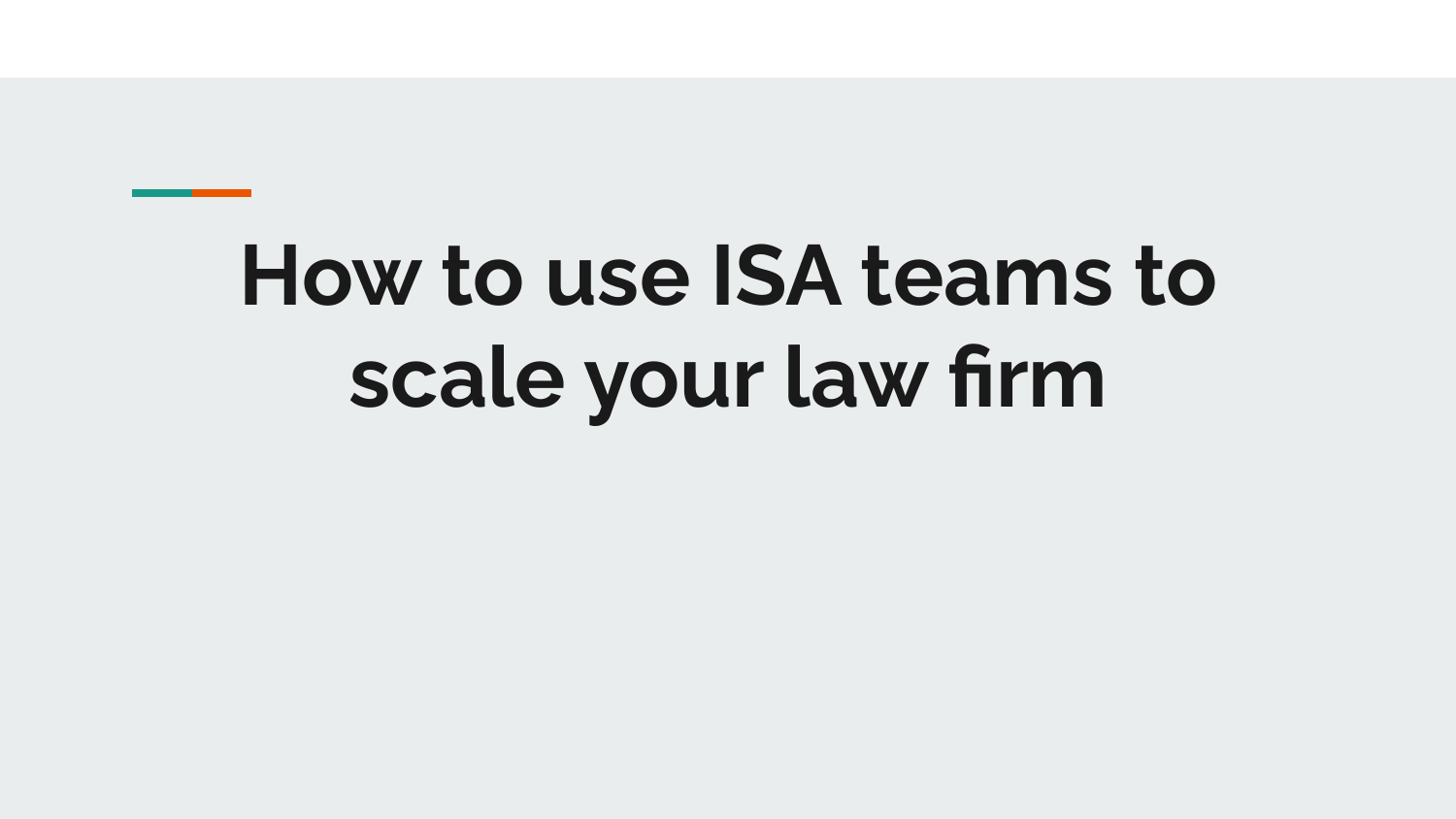### **Ian Almasi**

CEO, Immigration Finder Immigrationfinder.com www.linkedin.com/in/ian-almasi/



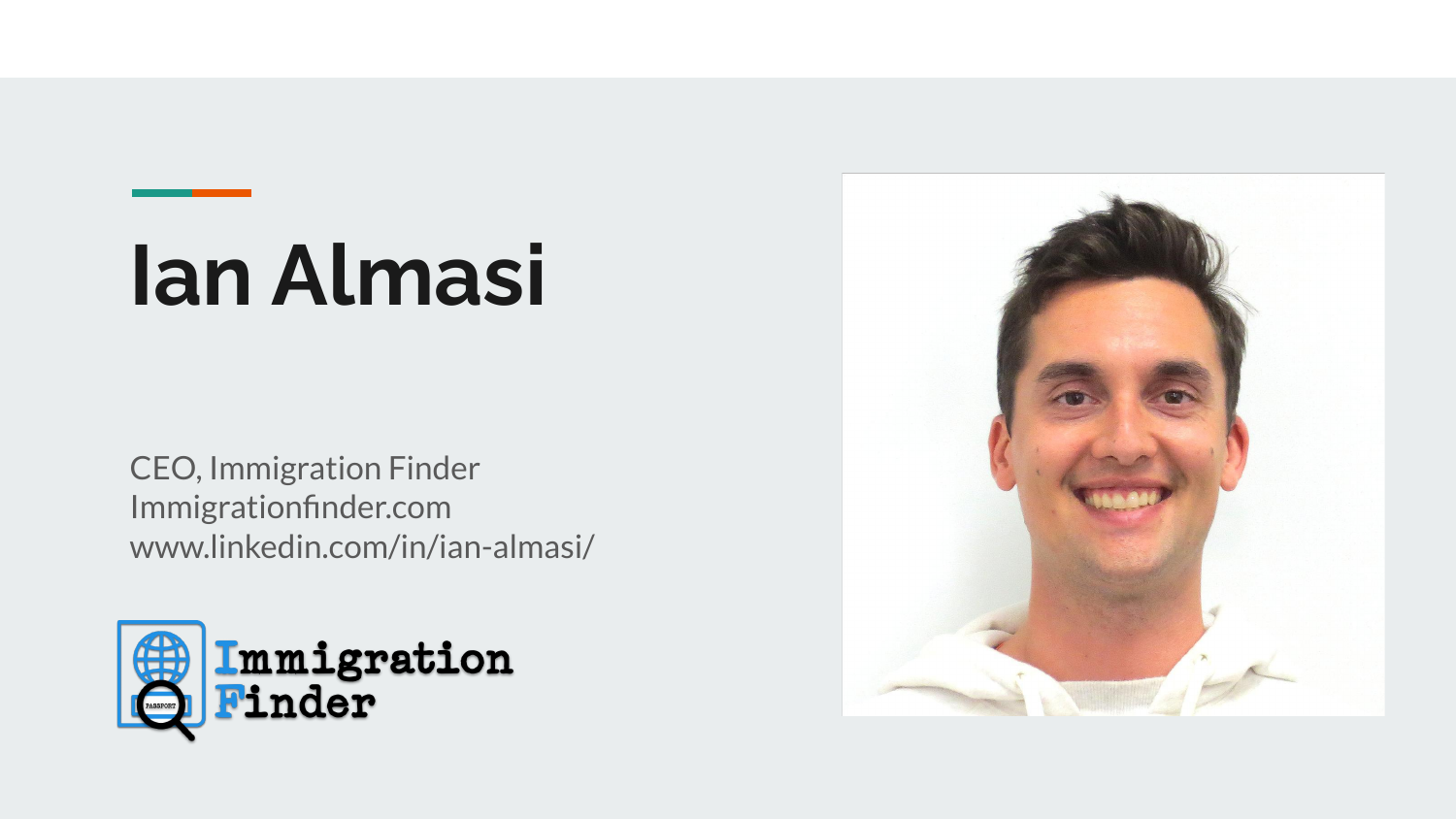





#### **GOLDSTEIN IMMIGRATION LAWYERS**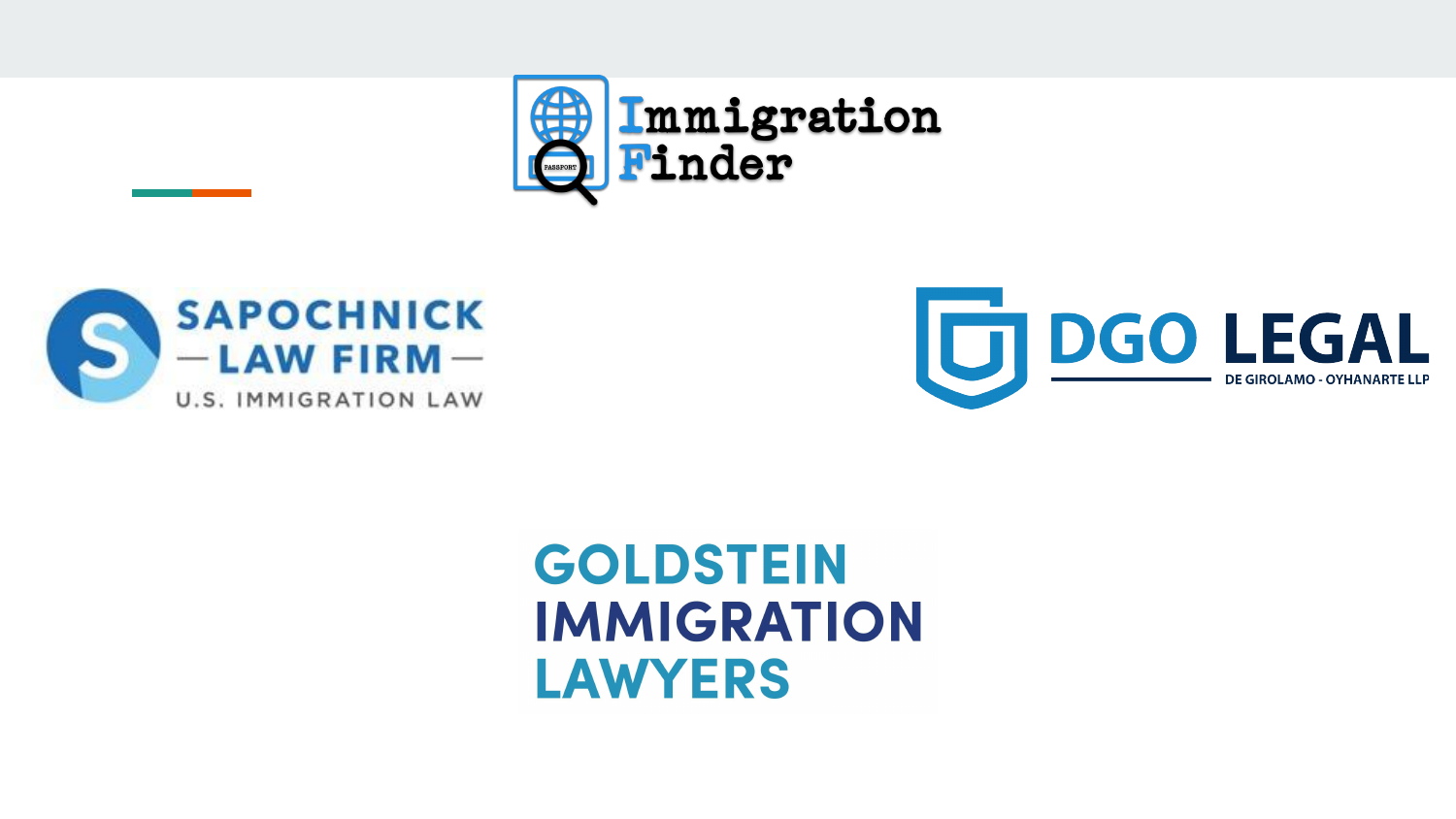#### **What is an ISA?**

- ISA is an Inside Sales Agent
- Someone that makes/receives phone calls all day
- Can be someone outsourced or in house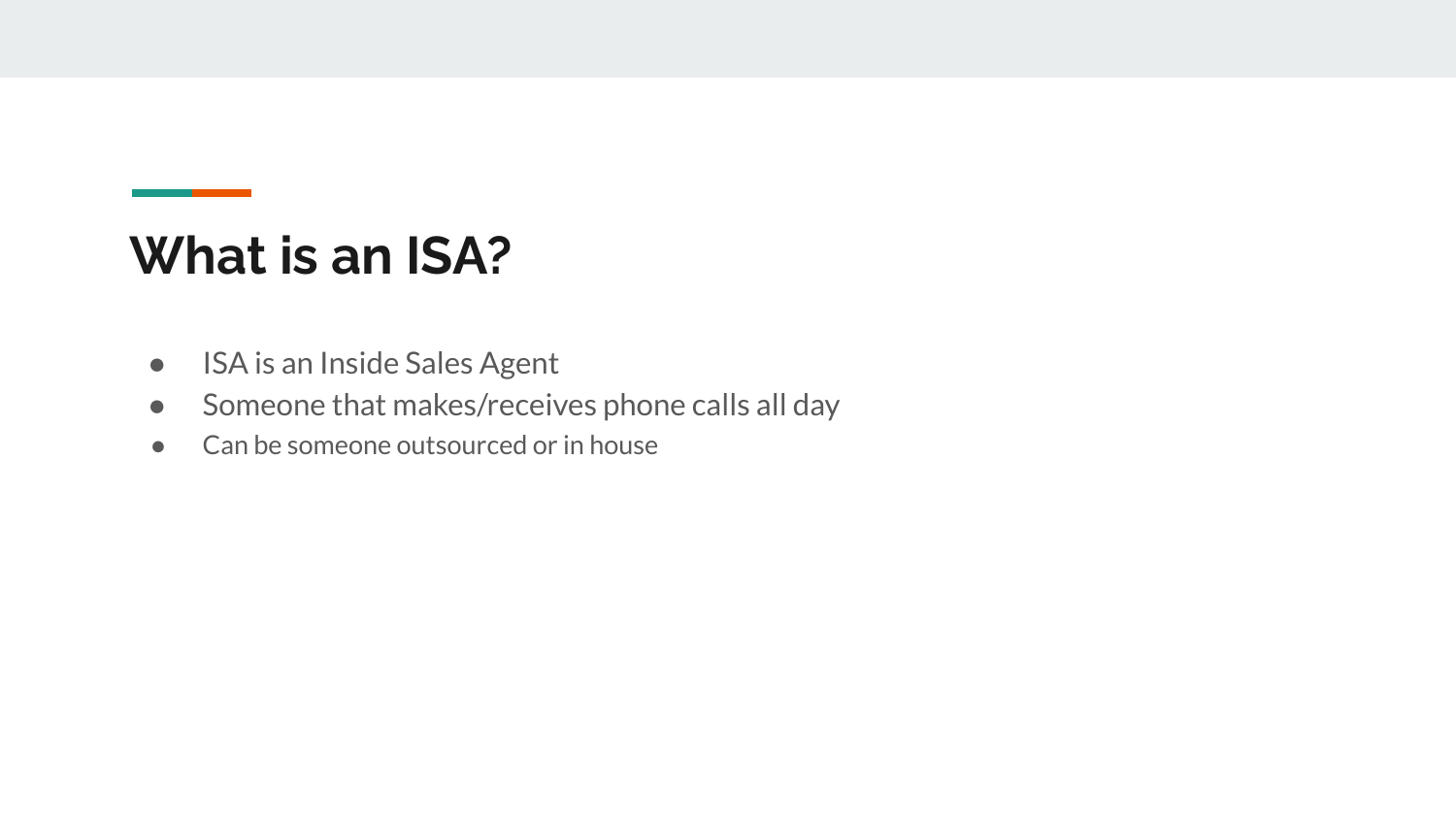#### **Who can benefit from an ISA?**

- Already really big in the Real Estate industry
	- Tons of call centers to outsource to that already have great systems
- Businesses that need people on the phone
	- EVERY BUSINESS!
- Businesses that are heavy on phone sales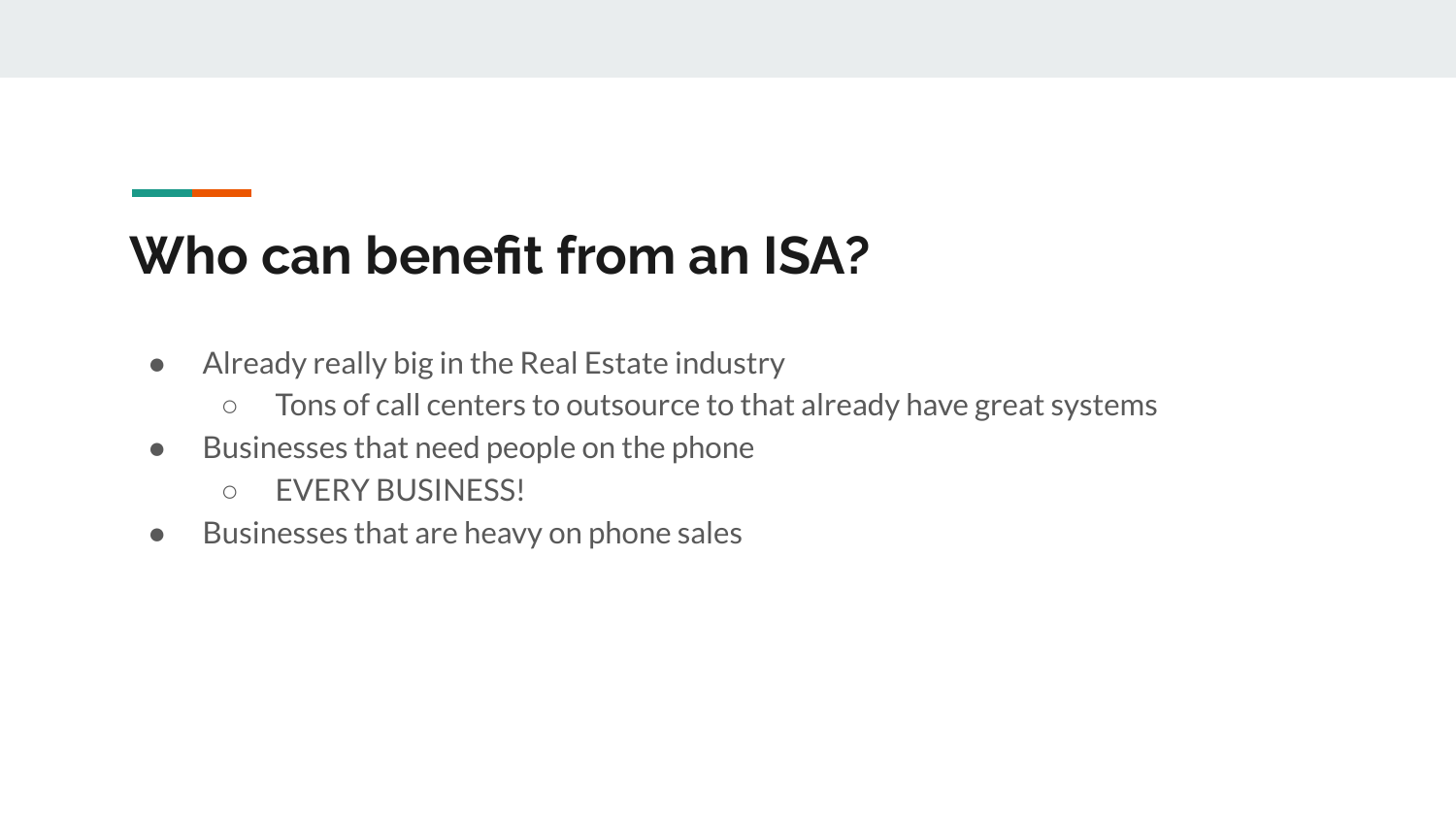#### **What is the purpose of ISA in your business?**

- Make phone call for your clients
	- Book leads to appointments
	- Follow up on appointments
	- Call online leads
	- Surveys
	- Customer service
- Make networking calls
- Call past prospects
- Can be your assistant
- Make agreements for you
- Whatever you need!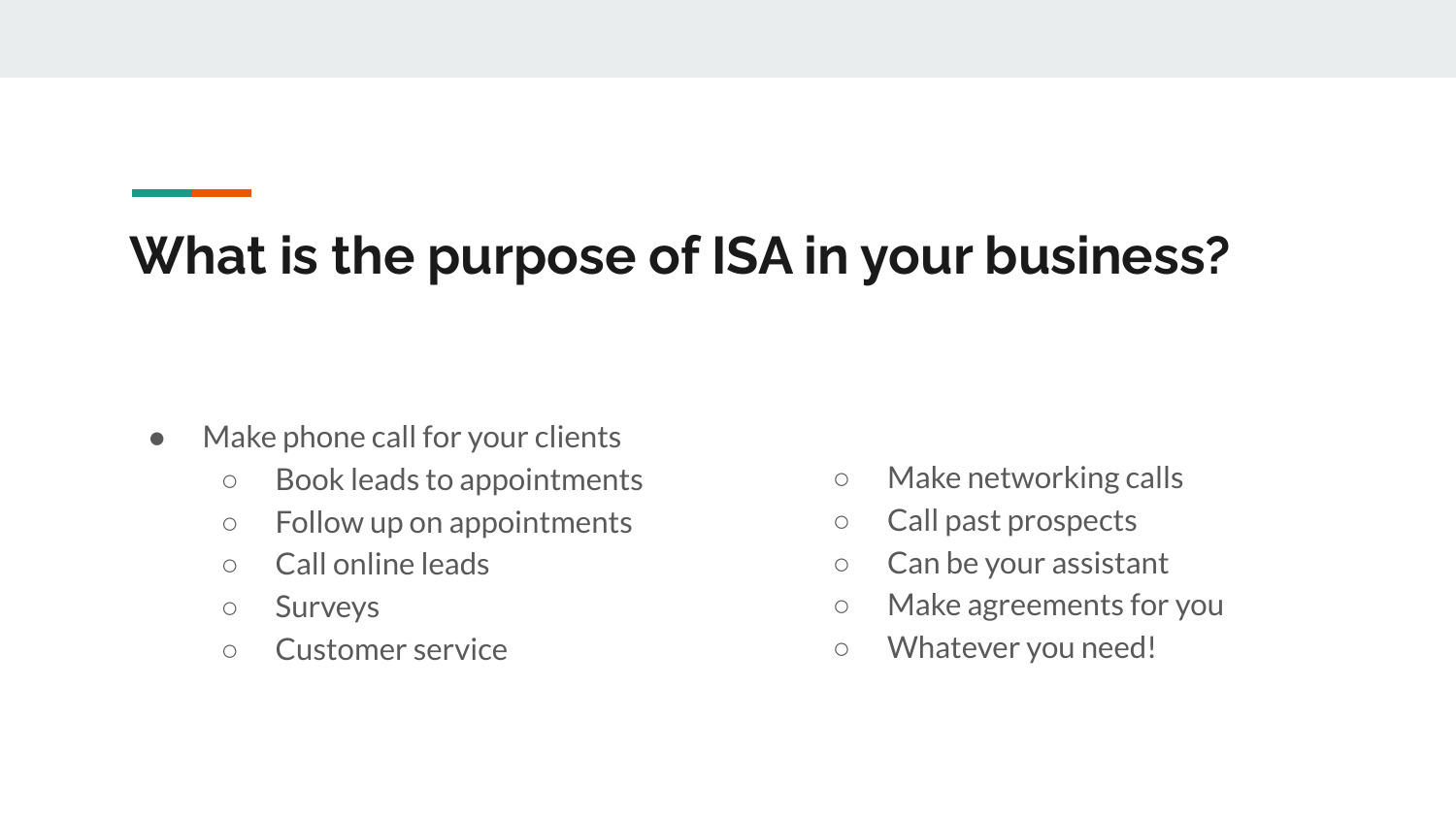#### **Different ways to host an ISA**

- Hire direct
- Outsource to a call center
- Hire a trained service provider for your industry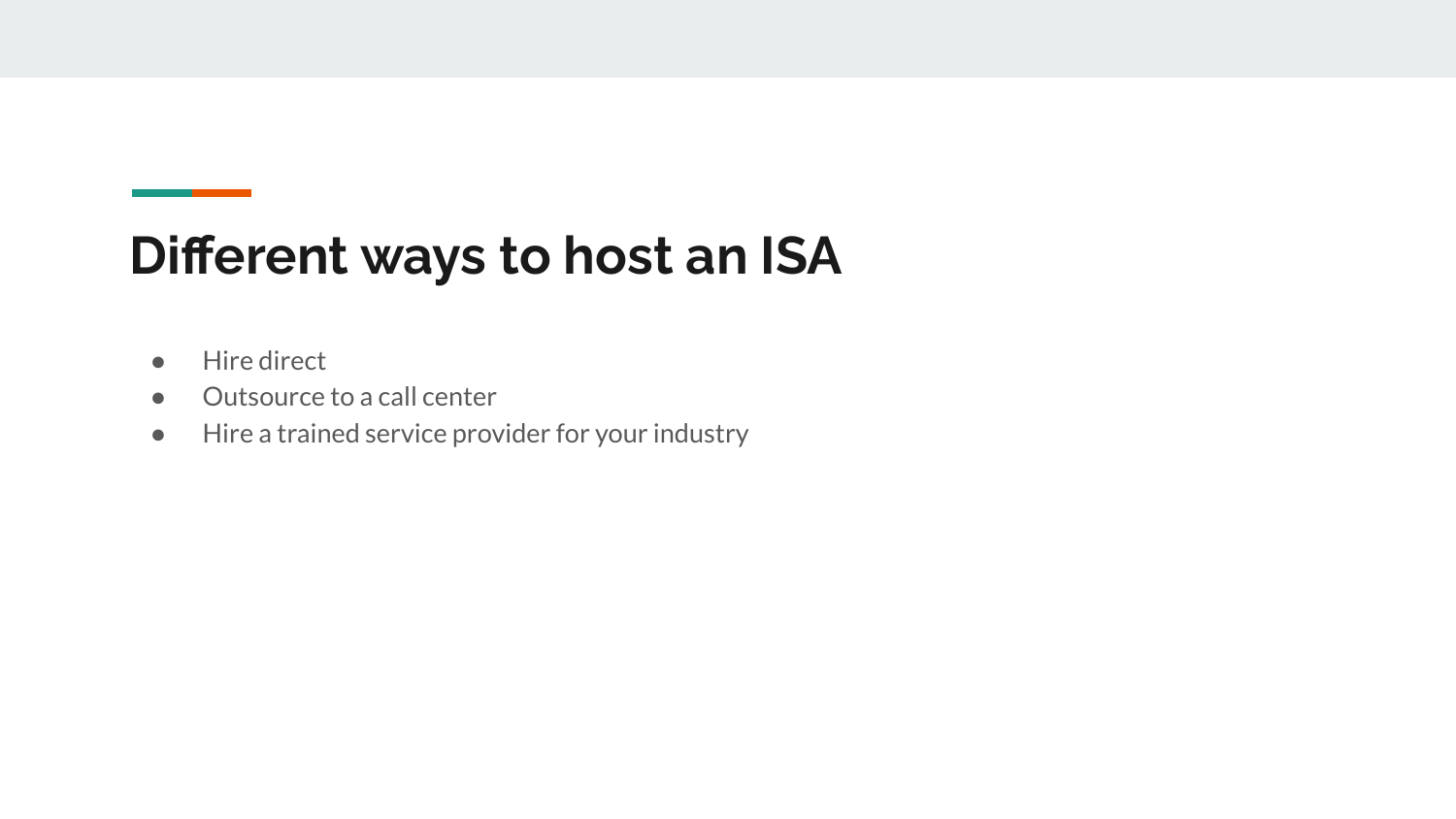#### **Different types of ISA services**

- Dedicated agent
	- Outsourced employee you pair with a company
- 3rd party answering service
	- Answers inbound calls 24/7
- Rotating agents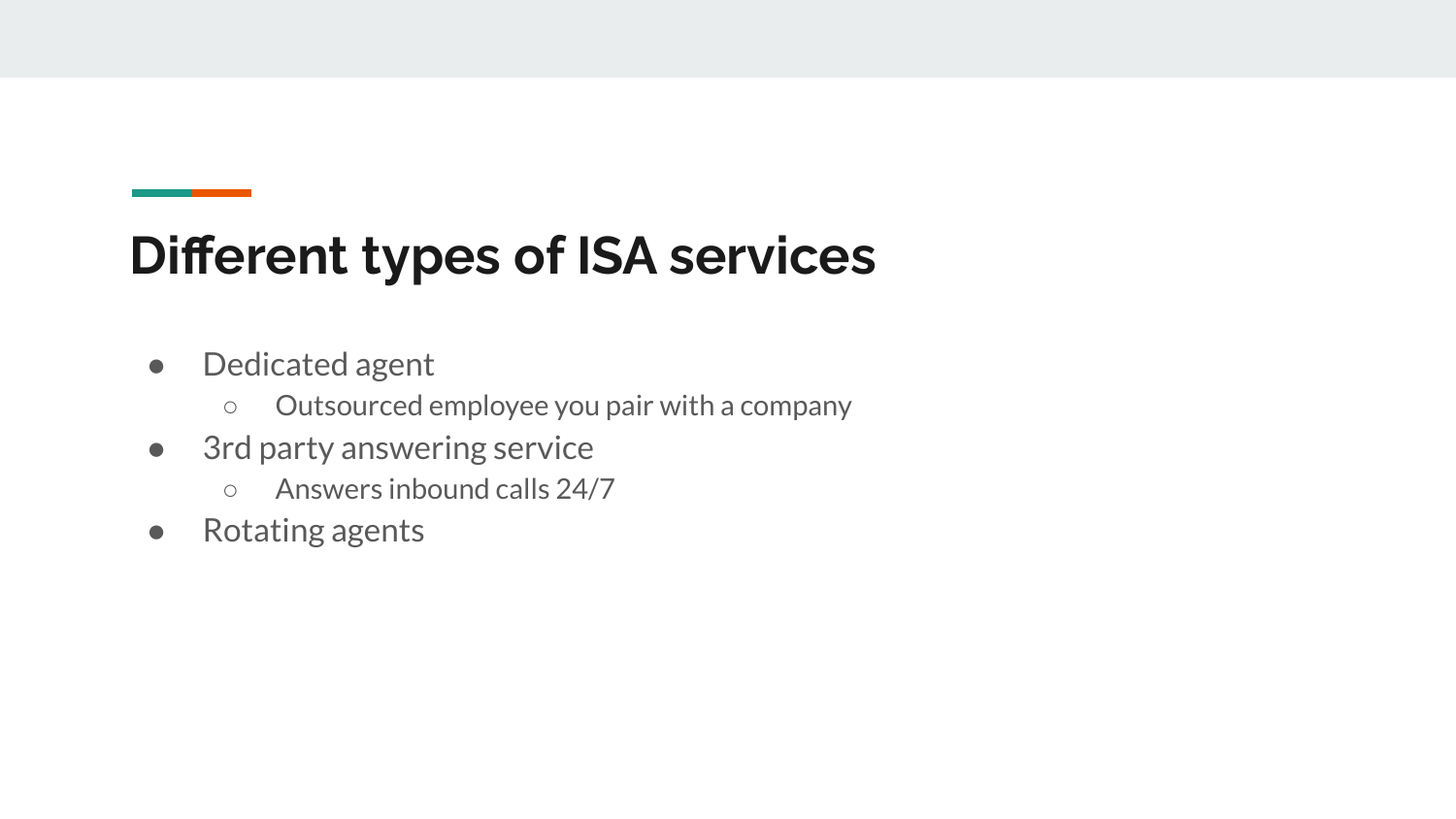#### **Advantages of having ISA's in house**

- More control
- You manage them directly
	- This can be a disadvantage also
- Usually can pay less
- Not relying on relationship with someone else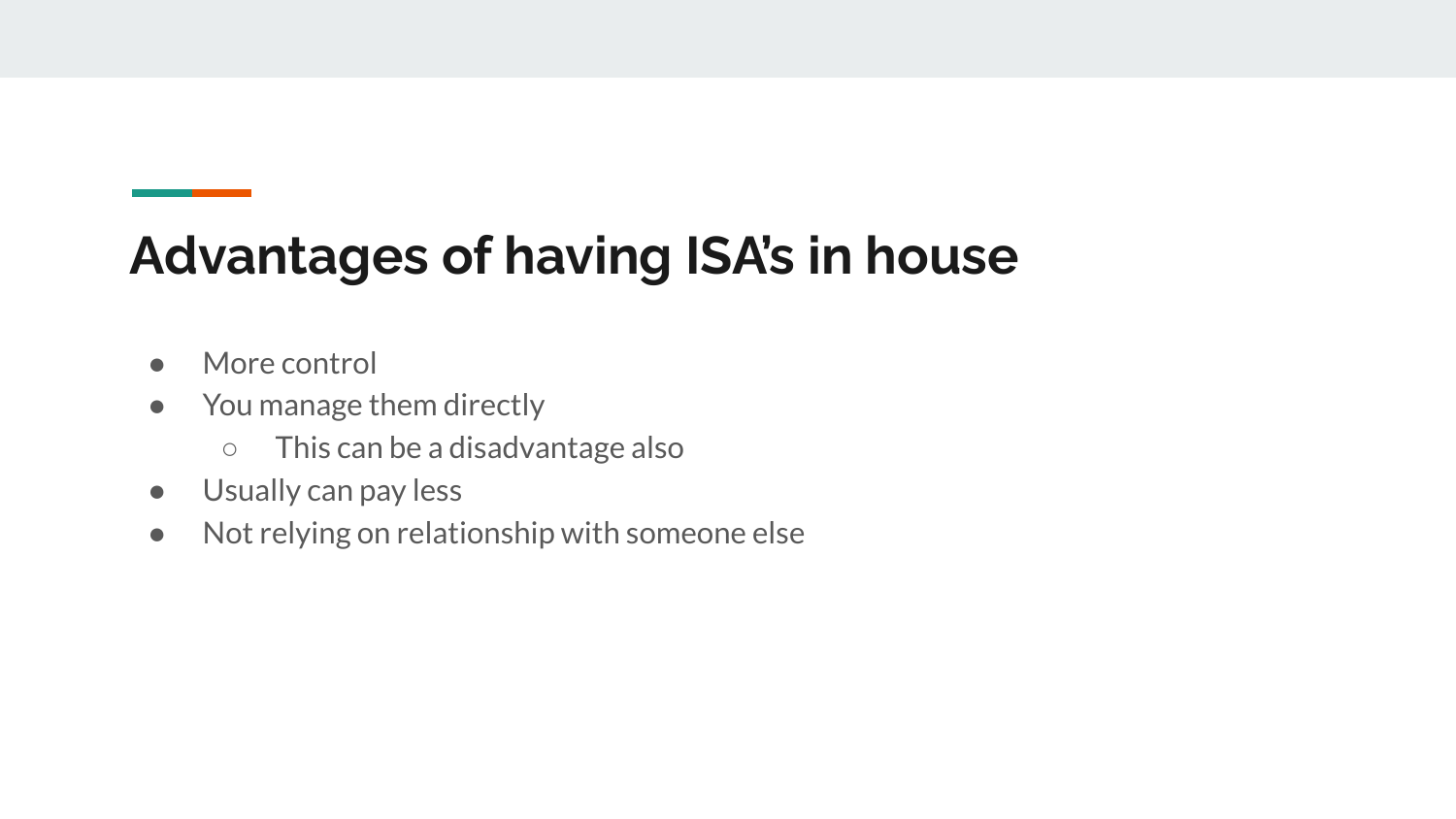#### **Disadvantages of having ISA's in house**

- Takes time to train them
- More liability
- Need to have SOPs and systems to hold them accountable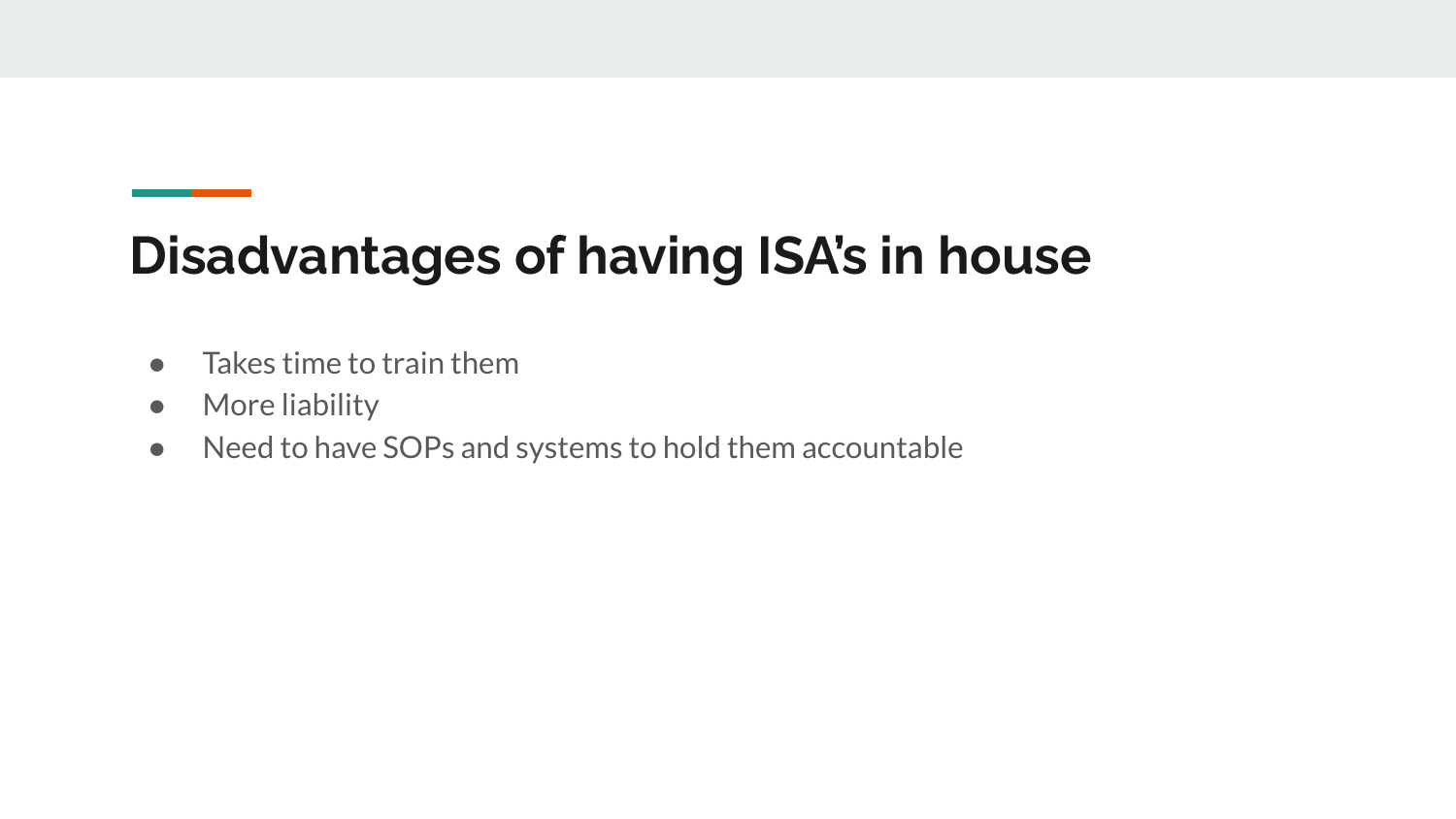#### **Where and how to find ISA's**

- Google for call centers and ISA services
- Upwork.com
- Indeed.com
- Call Centers
	- This is my preferred method
- Outsource to an existing team
	- There are a lot of these services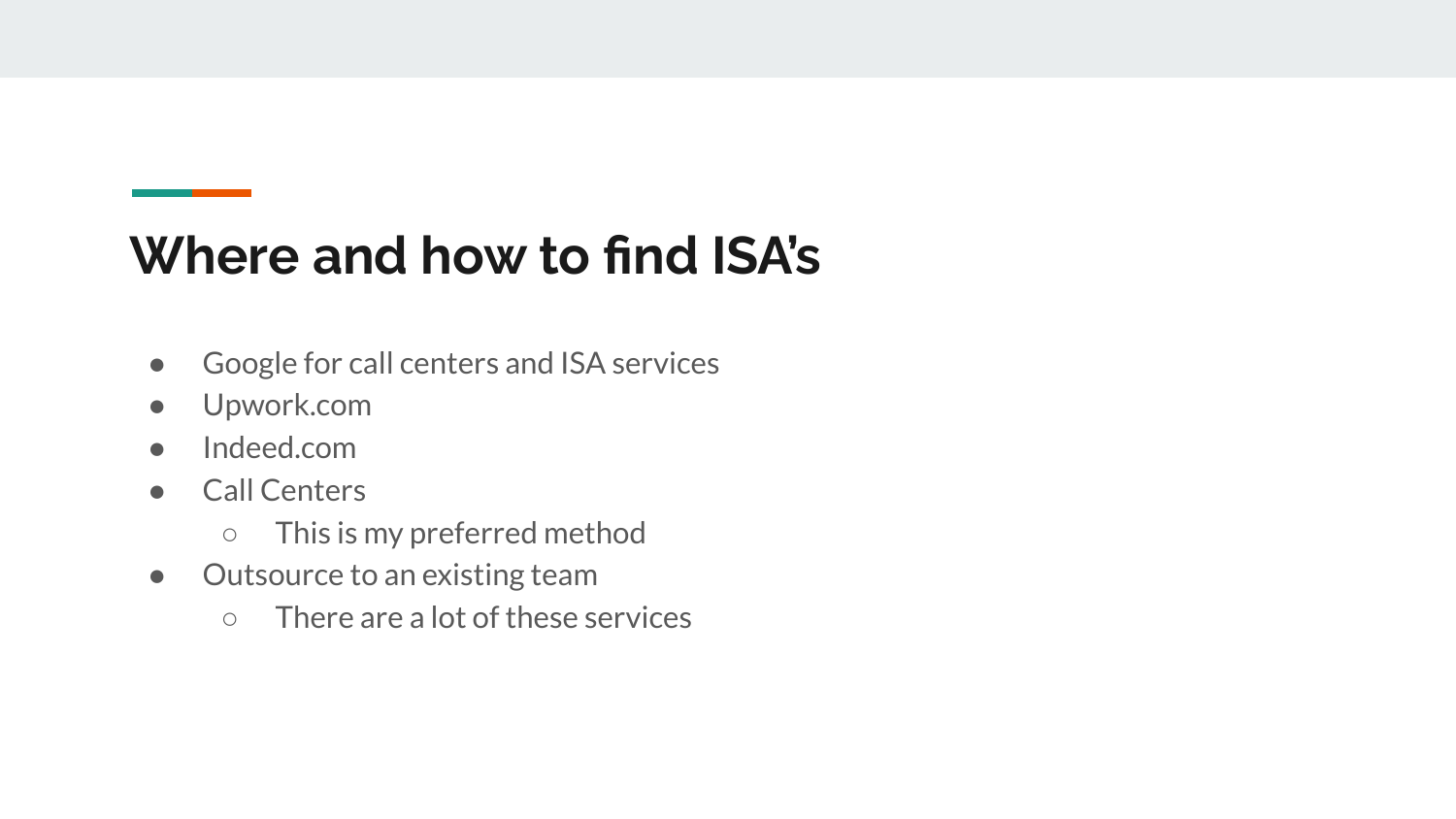#### **How Immigration Finder Uses ISA's**

- 3rd party answering service
	- Answer phone calls for you
- Make outbound calls on online leads
- $\bullet$  Follow up with appointments for the attorney(s)
- Close leads for the companies we work with by doing follow up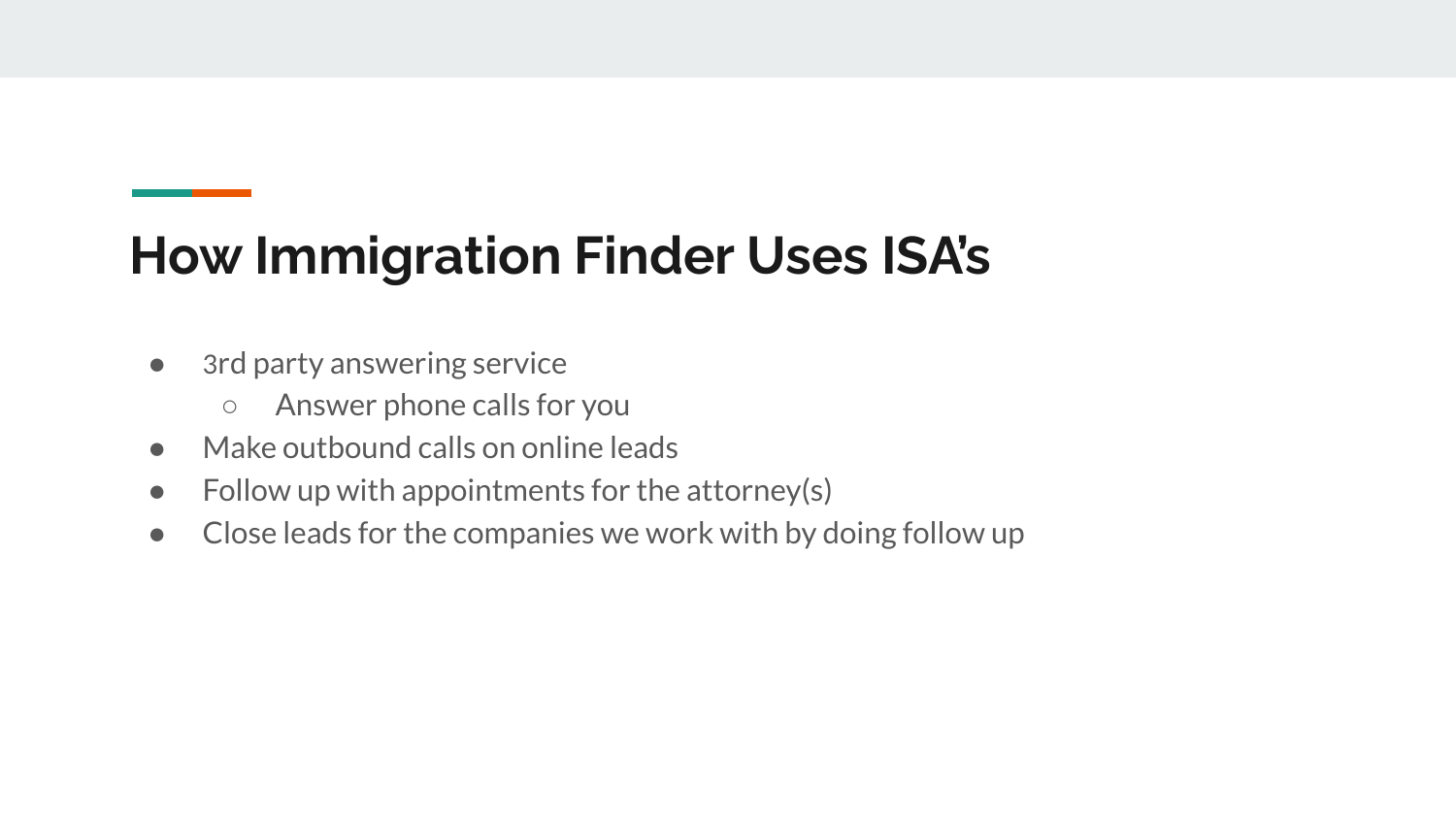#### **How do you get help?**

- Scour the internet to find a good provider that hopefully understands your industry.
- Hire, train, and manage a new person while teaching them the ins and outs of immigration law.
- Cross your fingers you find someone good from your online ad...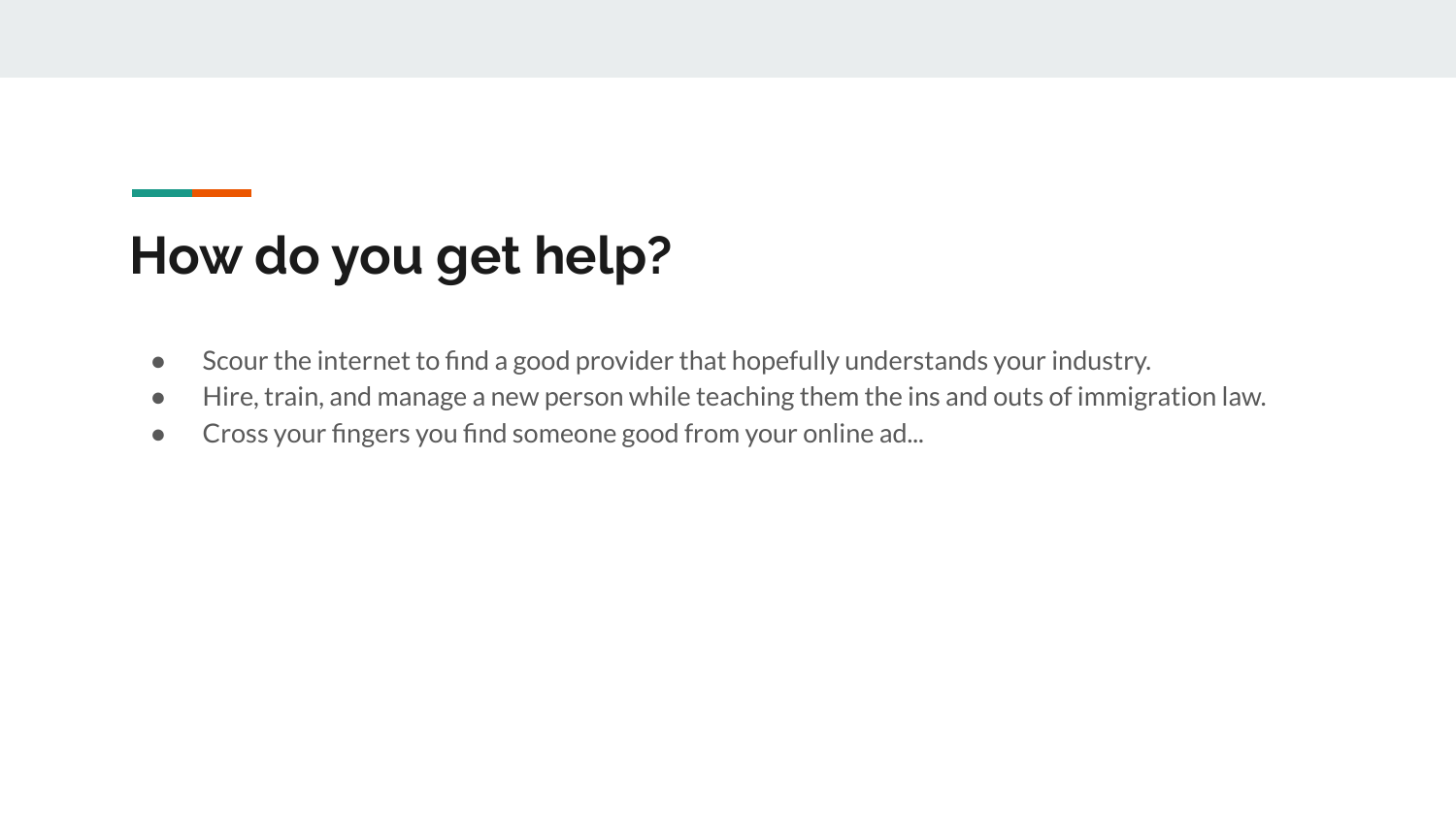# **Schedule Call Below**